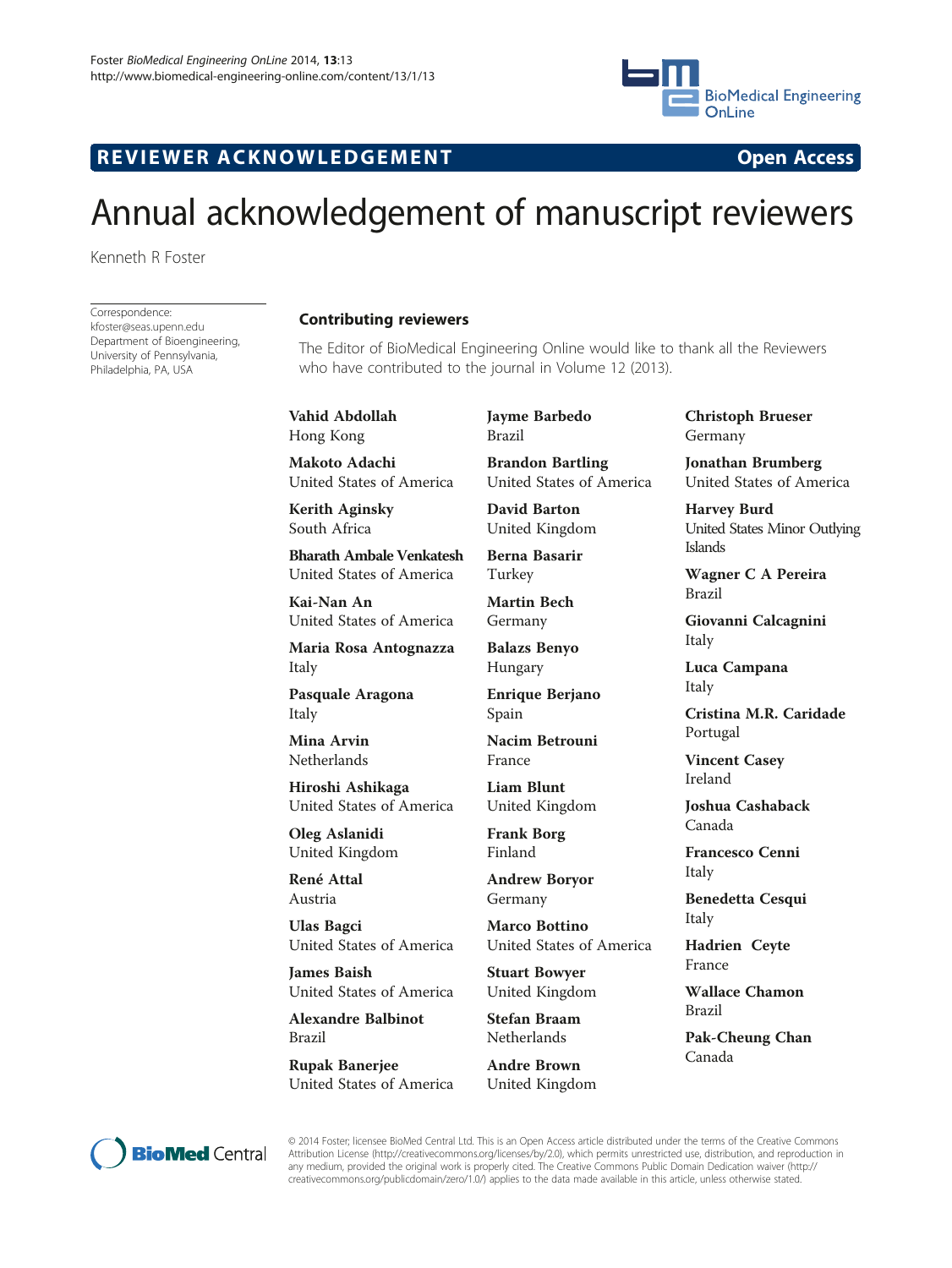Jin Ho Chang Korea South

Geoff Chase New Zealand

Mohd Zulfaezal Che Azemin Malaysia

Guohua Chen China

Houjin Chen China

Jyh-Cheng Chen Taiwan

Weng-Pin Chen Taiwan

Wufan Chen China

Yanxi Chen China

Zhenglong Chen China

Congo Tak-Shing Ching Taiwan

Kyungeun Cho Korea South

Young Cho United States of America

Byoung Choi Korea South

Kwok Wing Chow Hong Kong

Blaine Christiansen United States of America

Zhang Chunqiu China

Edward Ciaccio United States of America

Gastone Ciuti Italy

Maureen Clerc France

Ethan Cohen United States of America

Damian Craiem Argentina

Joel Cramer United States of America

Saddha Cuijpers Netherlands

Tien Tuan Dao France

Joost de Jong Netherlands

Junmin Deng China

Thomas Desaive Belgium

Thomas Desern Germany

Giovanni Di Pino Italy

Marco Di Rienzo Italy

Alejandro Diaz-Sanchez Mexico

Anh Dinh Canada

Marcelo Do Amaral Ferreira Brazil

Sebastian Doeltgen Australia

Cyril Donnelly Australia

Elisabetta Donzelli Italy

Ivan Dotsinsky Bulgaria

Thomas Doublet France

Bin Du China

Bin Duan United States of America

John Dunlop Germany

Matthieu Duvinage Belgium

Andrzej Dziech Poland

William Edwards United States of America

Turgay Efe Germany

Jan Egger Germany

Anders Eklund Sweden

Miroslawa El Fray Poland

Irraivan Elamvazuthi Malaysia

Ayman El-Baz United States of America

Mohamed-Tarek El-Wakad Egypt

Sauro Emerick Salomoni Australia

Stephen Fairclough United Kingdom

Yujiang Fan China

Qingling Feng China

Jinan Fiaidhi Canada

Simonetta Filippi Italy

Jorge L. Flores Mexico

Brian Flynn United Kingdom

Helene Follet France

Hassan Fouad Egypt

Massimiliano Fraldi Italy

Piotr Franaszczuk United States of America

Lorenzo Franchi Italy

Yang-Chieh Fu United States of America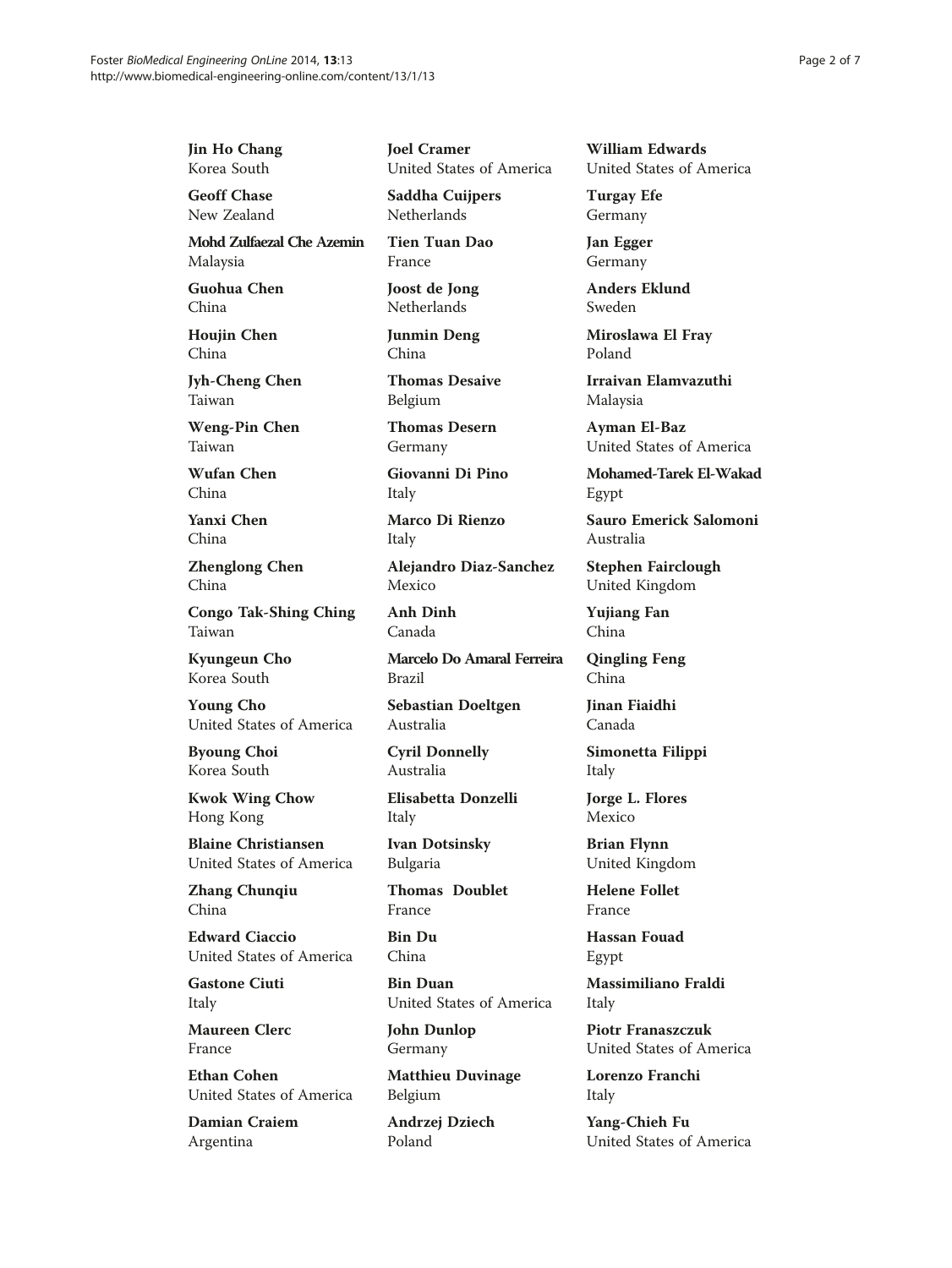Wei Gaofeng China

Marco Antonio Garcia Brazil

Marcos Garcia-Fuentes Spain

Paolo Gargiulo Iceland

Gunther Gerhardt Brazil

Matthias Geyer Germany

Vijay Goel United States of America

Alex Golberg Israel

Beat Göpfert Switzerland

Elliot Greenblatt United States of America

Jason Gu Canada

Enrique Guerado Spain

Berke Gur Turkey

David Gutekunst United States of America

Josef Guttmann Germany

Taeyiung Ha Korea South

Qing Hao United States of America

Shiying Hao United States of America

Abdelhamid Harabi Algeria

Kamran Hassani Iran

Jan Havlik Czech Republic

Harun Taha Hayvaci Turkey

Ralph Herkert United States of America

Masaya Hirashima Japan

Imo Hoefer Netherlands

Markus Hoenicka Germany

David Hoey Ireland

Ales Holobar Slovenia

Richard Hopkins United States of America

Marc Horner United States of America

Tim Howells Sweden

Xiao Hu United States of America

Hu Huang United States of America

Changmo Hwang Korea South

Ernesto Iadanza Italy

Norliza Ibrahim Malaysia

Nilesh Ingle United States of America

David Int Canada

Mikhail Inyushin United States of America

Laura Lop Italy

Muhammad Islam Pakistan

Cinthia Itiki Brazil

Marcus Jäger Germany

In Gwun Jang Korea South

Sabrina Yvonne Jauch United Kingdom

Marc Jaumain Belgium

Mervi Jehkonen Finland

Matija Jezersek Slovenia

Emil Jovanov United States of America

Marianne Juhler Denmark

Martti Juhola Finland

Piotr Kaczmarek Poland

Jacek Kadziela Poland

Malik Kahook United States of America

Maria Kallergi Greece

Maarit Kangas Finland

Dan Stieper Karbing Denmark

Yuichi Kasai Japan

Ulrich Katscher Germany

Ira Katz France

Ilda Kazani Albania

Shawn Kelly United States of America

Andy Kerr United Kingdom

Donghyun Kim Korea South

Hyunggun Kim United States of America

Kyung Chun Kim Korea South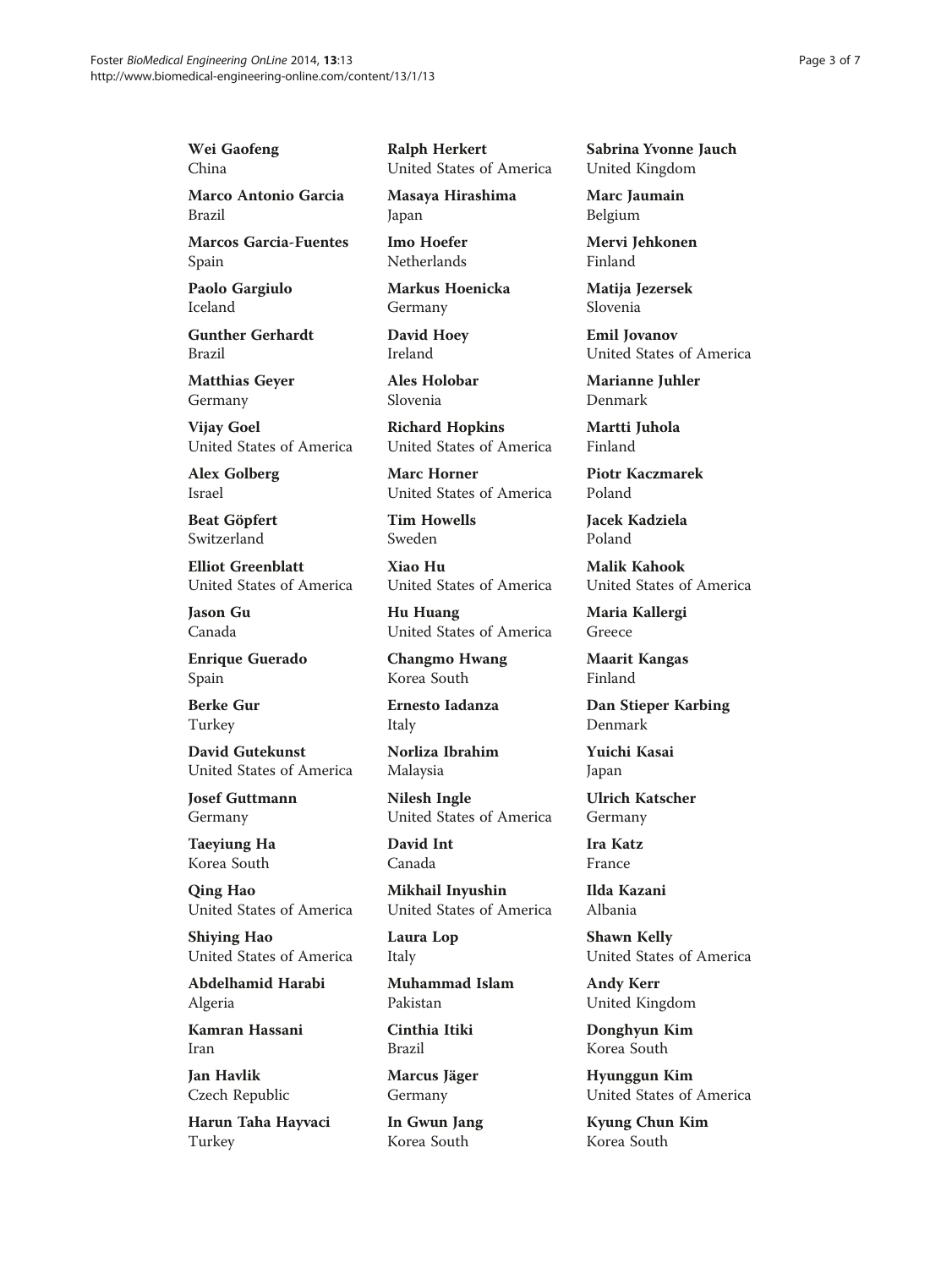| <b>Yeonhee Kim</b>                     | Ž |
|----------------------------------------|---|
| United States of America               | C |
| <b>Youngho Kim</b>                     | ľ |
| Korea South                            | F |
| <b>Malte Kirst</b>                     | I |
| Germany                                | C |
| <b>Ching-Chang Ko</b>                  | I |
| United States of America               | C |
| Kranthi Kolli                          | J |
| United States of America               | C |
| <b>Grzegorz Konieczny</b>              | I |
| Poland                                 | Ί |
| $\mathbf{D}$ $\mathbf{I}$ $\mathbf{I}$ | ◥ |

Robert Koprowski Poland

Anna Korzynska Poland

Yordan Kostov United States of America

Boris Kotchoubey Germany

Levente Kovacs Hungary

Eddy Krueger Brazil

Elizabeth Krupinski United States of America

Przemyslaw Kryczka Japan

Justin Laferrier United States of America

Hsin-Yi Lai Taiwan

Jonas Lantz Sweden

Dmitry Laptev Switzerland

Kirill Larin United States of America

Martin Lawitzky Germany

Soo Yeol Lee Korea South

Chengwei Lei United States of America Xu Lei China

Ney Lemke Brazil

Haiyun Li China

Huiqi Li China

unbo Li China

Lieber Li Taiwan

Yu-Shan Li China

Zhi-Yong Li China

Lun-De Liao Singapore

Inger Lilliehöök Sweden

Shang-Chih Lin Taiwan

Madalena Lira Portugal

Huafeng Liu China

Jiang Liu Singapore

Jie Liu China

Wentai Liu United States of America

Yi-Hung Liu Taiwan

Yiyao Liu China

Xianghong Luan United States of America

Jianwen Luo China

Jianhua Ma China

Calixto Machado Cuba

Ilia Makedonov Canada

Jarmo Malinen Finland

Denis Marcellin-Little United States of America

Daniele Marinazzo Belgium

Andrew Martin United States of America

Daniel Martin United Kingdom

Monika Martiniakova Slovakia

Richard Mathias United States of America

Eugenio Mattei Italy

Dennis McFarland United States of America

Paolo Melillo Italy

Luciano Menegaldo Brazil

Carlo Menon Canada

Roberto Merletti Italy

Lino Misoguti Brazil

Christoph Moenninghoff Germany

Iman Mohammad Rezazadeh United States of America

Knut Möller Germany

Juan C. Moreno Spain

Roger Morrell United Kingdom

Robert Motl United States of America

Sayedali Mousavi Iran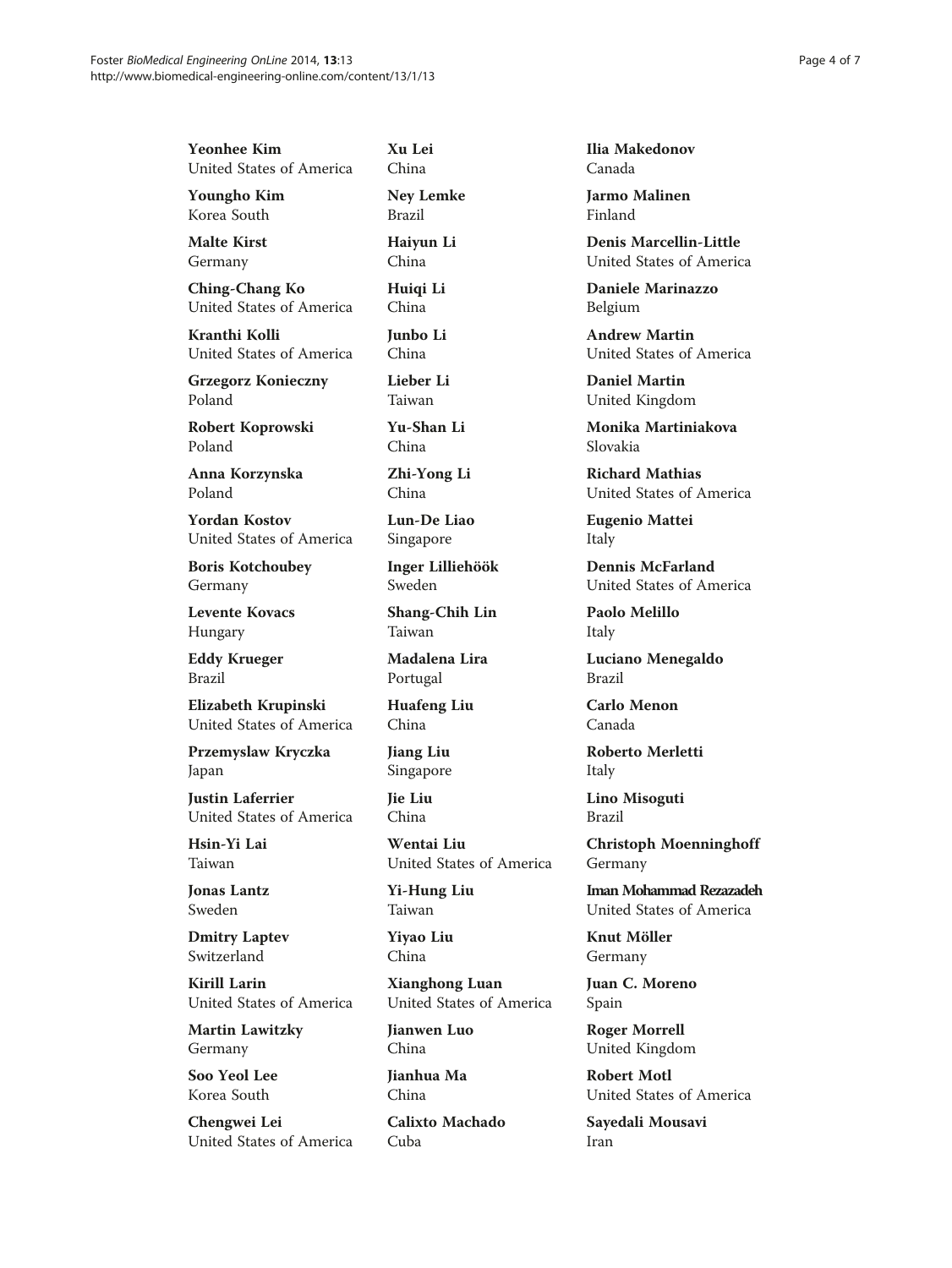Michele Muccini Italy

Joung H. Mun Korea South

Marcelo Nacif Brazil

Roozbeh Naemi United Kingdom

Kweon-Ho Nam Korea South

Valery Naranjo Spain

Jonathan Newell United States of America

Meir Nitzan Israel

Tianye Niu United States of America

Emil Novakov France

Pascal Ntsama Eloundou Cameroon

Riccardo Nucera Italy

Shiro Oka Japan

Felipe Orihuela-Espina Mexico

Max Ortiz-Catalan Sweden

Julien Oster United Kingdom

Pertti Palo United Kingdom

Libor Pasa Czech Republic

Shamira Perera Singapore

Angkoon Phinyomark Thailand

Yang-Jun Pi China

Kinga Pielichowska Poland

Michael Plöchl Germany

Christian Puttlitz United States of America

Aike Qiao China

Annalisa Quaini United States of America

Timon Rabczuk Germany

Paweł Ramos Poland

Simon Rawlinson United Kingdom

Sabrina Renzi Italy

Maria Teresa Restivo Portugal

Frances Robertson South Africa

Jose F Rodriguez Spain

Baxter Rogers United States of America

Sebastien Roth France

David Rubenstein United States of America

Thorsten Rudroff United States of America

Simo Saarakkala Finland

Rosalind Sadleir United States of America

Hassan Saeedi Iran

Zahra Safaeepour Iran

Jun Sakakibara Japan

Solomon Samuel United States of America

Saeid Sanei United Kingdom Bernd Saugel Germany

Wolfram Schmidt Germany

Gert Schoonenberg Netherlands

Youngho Seo United States of America

Toshihiro Sera Japan

Hassan Serhan United States of America

Igor Sersa Slovenia

Suraj Shah Canada

Jiawei Shi China

Albert Shih United States of America

Eun Bo Shim Korea South

Minoru Shinohara United States of America

Guofa Shou United States of America

Sudhir Shrestha United States of America

Emil Sidky United States of America

Tobias Siebert Germany

Gunter Siegmund Canada

Fernando Silveira Uruguay

Christer Sinderby Canada

Sitabhra Sinha India

Guanbin Song China

Pavel Sovka Czech Republic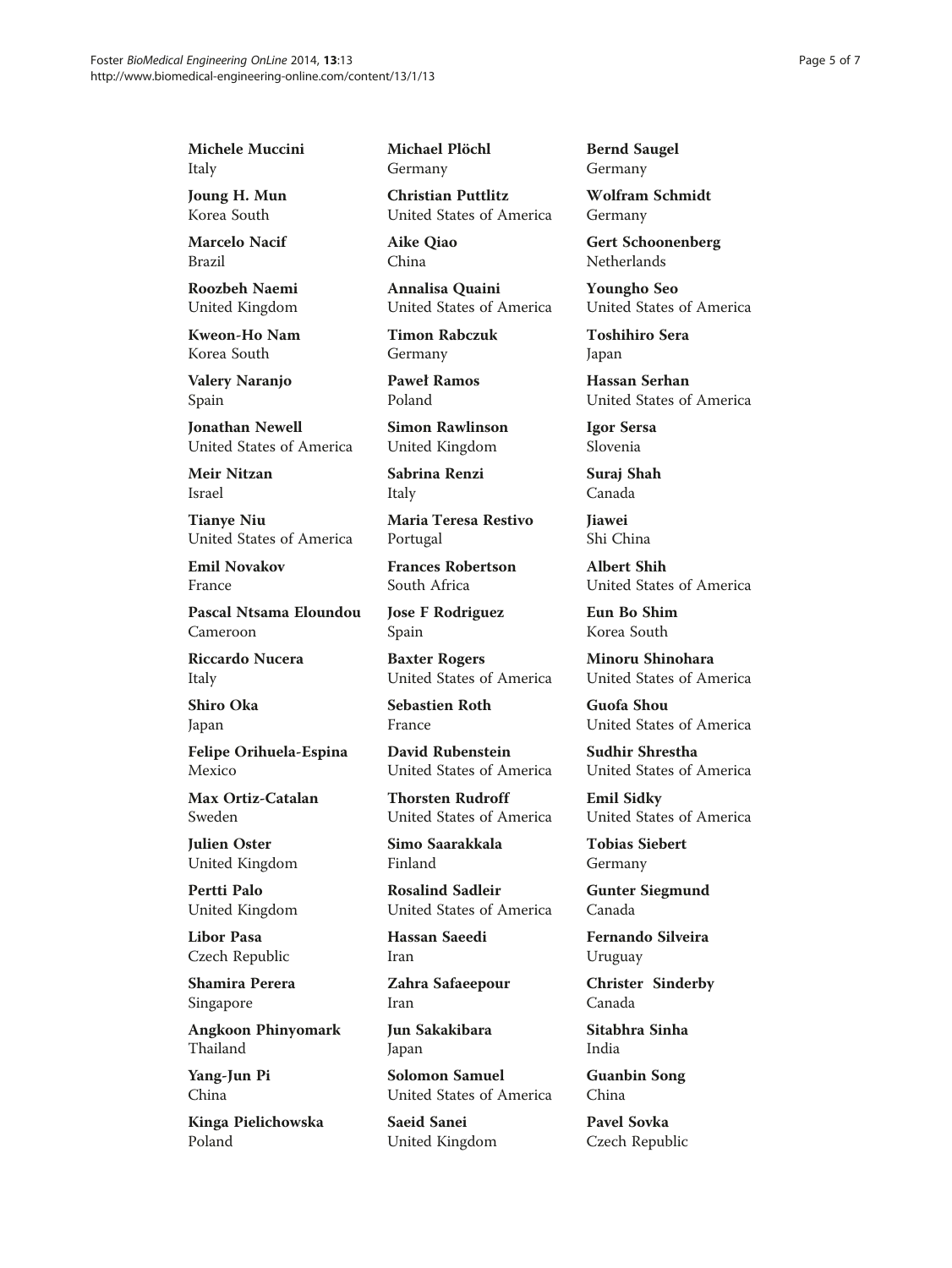Pascal Spincemaille United States of America

Francesco Staffieri Italy

Daniel Steines United States of America

Berend Stoel Netherlands

Abdulhamit Subasi Bosnia and Herzegovina

Lei Sun Hong Kong

Cathryn Sundback United States of America

Tracey Swingler United Kingdom

Eva Swinnen Belgium

Hiroki Tamura Japan

Xiaobo Tan United States of America

Dalin Tang United States of America

Joao Tavares Portugal

Thomas Thuering Switzerland

Luciana Torres United States of America

Peppino Tropea Italy

Khoa Truang Quang Dang Vietnam

Vassiliy Tsytsarev United States of America

Andrea Tura Italy

Jan Turan Slovakia

Giovanni Jacopo Ughi Belgium

Costin Untaroiu United States of America Miguel Uva Portugal

Liina Vahter Estonia

Max Valentinuzzi Argentina

Lex van Velsen **Netherlands** 

Emir Veledar United States of America

Riccardo Vismara Italy

Dung Vo United States of America

Amy Wagoner Johnson United States of America

Andrew Walker Sweden

Eric Walker United States of America

Baikun Wan China

Mingxi Wan China

Wan Mimi Diyana Wan Zaki Malaysia

Gang Wang China

Hongsheng Wang United States of America

Shengzheng Wang China

Shougang Wang United States of America

Tao Wang United States of America

Vicky Wang New Zealand

Xintong Wang United States of America

Yanzhen Wang China

Beata Weglarz Poland

Thomas White United States of America

Oliver Wieben United States of America

Slawomir Wilczynski Poland

Ivo Wolf Germany

Qingyu Wu China

Shuicai Wu China

Yunfeng Wu China

Ming Xiao United States of America

Hong-Bo Xie Australia

Shane Xie New Zealand

Lei Xing United States of America

Xiao Yun Xu United Kingdom

Xu Xu China

Fraid Yaghouby United States of America

Toshihiko Yamasaki Japan

Cheng-Hong Yang Taiwan

Chia-Yen Yang Taiwan

Jikuang Yang Sweden

Jinzhong Yang United States of America

Xiaofeng Ye China

Wei Yin United States of America

Masaki Yoshida Japan